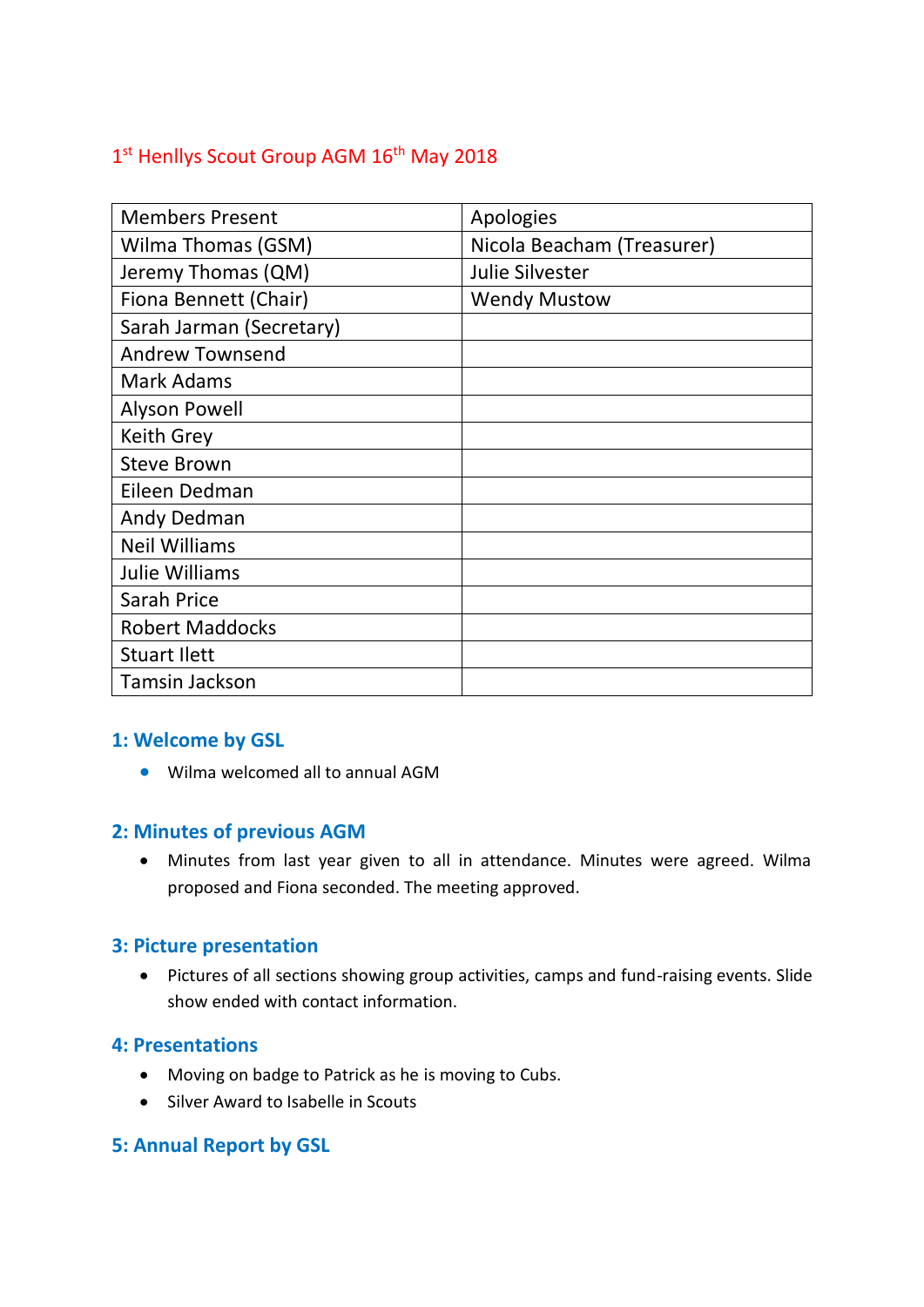• Wilma presented the report. A summary was available and it will also be published on the website.

### **5: Financial Report and discussion of Subs levels**

- Wilma handed out the group accounts and financial expenditure. Talked through the cost of various items.
- If subs go up it was suggested that a 'hardship fund' of a few hundred pounds to ensure 'access for all'. This was an idea that was well received.
- Discussed Gift Aid clarified that the form only needs to be filled in once and lasts for the length of time paying into Scouting. Gift Aid can be claimed on subs.
- Wilma will email the Gift Aid form to all.
- Currently Subs are £35 for one child and £68 for two children. With increased signup to Gift Aid it is hoped that an increase of £5 per child, per term would be manageable. This was widely supported and agreed.
- Sponsorship was queried and Wilma clarified that we get some support from local community council. Last year we had £400 from them, £310.73 in charitable donations and raised £585.27 from our bag pack.
- The 'hardship fund' would be used to cover the increase in subs and not the total subs.

### **6: Election of Executive Officers**

- Chair Fiona: nominated by Sarah, seconded by parent.
- Treasurer Nicola: nominated by Fiona, seconded by Wilma.
- Secretary Sarah: nominated by Fiona, seconded by Wilma.
- Quartermaster Jeremy: nominated by Steve, seconded by Eileen (parent)
- Neil (parent) offered to support Jeremy in his role.
- Section Representatives: no volunteers at the moment but Wilma asked anyone interested to contact her.

### **7: Section Reports**

• Section reports; copies were given to parents attending and will be available on the website.

### **8: AOB**

- For next AGM Circulate and clarify the role of each Executive Officer, this might encourage more people to volunteer for roles as they will have a better understanding of the demands and expectations.
- Henllys school has asked for us to run a BBQ at their fete at the end of June. However, it is likely to not be feasible due to other events already booked in all within a twoweek period. Exec to review.